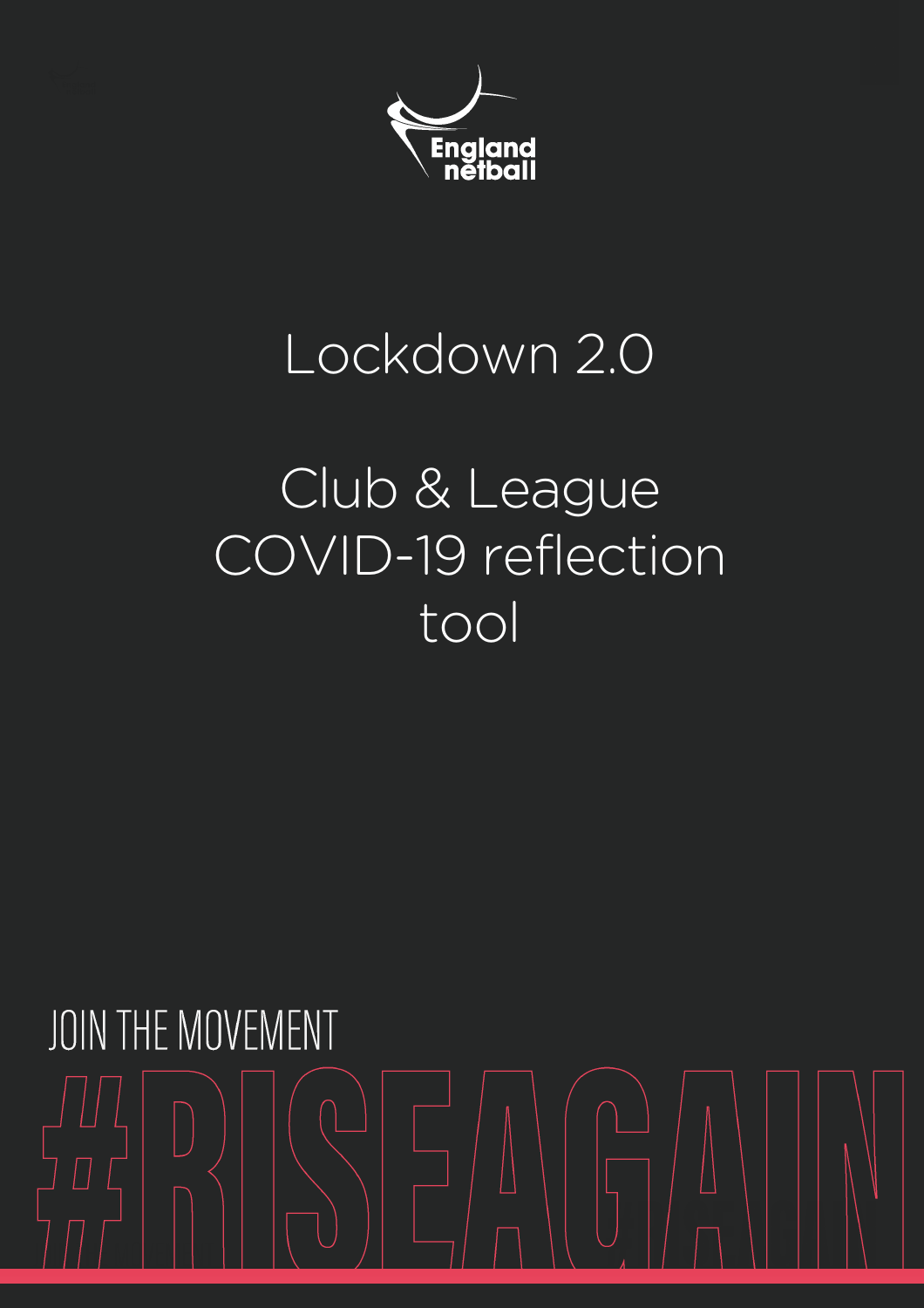

#### Using this tool

This reflection tool has been designed to help clubs, teams and leagues reflect on how things are going so that when activity can start again, you're totally prepared and can be confident that you have done everything possible to ensure your activity has fully considered COVID-19.

#### How it works

- 1. We've identified key areas that are part of COVID-19 risk mitigations and listed them on a segment of a wheel.
- 2. Reflect on each area in relation to what you have in place and how it is practically working.
- 3. Give it a score between 1 & 10; 10 = it's working brilliantly and really smoothly 1 = it really isn't working and we're worried about it. Colour the appropriate segments to reflect your score.
- 4. Complete the action plan based on your responses within the wheel

#### Points to note

This tool is designed to support clubs, teams and leagues; we would strongly recommend time is taken prior to your activity reconvening. This tool is not intended to replace either the Risk Assessment, Risk Mitigation plan or other protocols – these are essential for activity to be compliant with Government guidance for Team Sports.

Our Netball Development Officers are able to support any member clubs, teams or registered leagues with any areas they are worried about. Contact details for your local Netball Development Officer can be found [here.](https://www.englandnetball.co.uk/support/regions/)

Don't forget the resources and guidance documents that are within the exclusive England Netball member Care package found [here](https://www.englandnetball.co.uk/riseagain/covid-19-care-package/stage-4-covid-19-care-package/netball-organisations-and-covid-19-officers/)

We know that every netballer within your club, team or league appreciates all you are doing to enable them to participate in the sport they love, to have their hour of time to themselves, to be with their friends, to laugh or to be active and all the other benefits we know netball brings. A huge thank you from us for helping them do this, it really is appreciated x

## **#RISEAGAIN**

**JOIN THE MOVEMENT**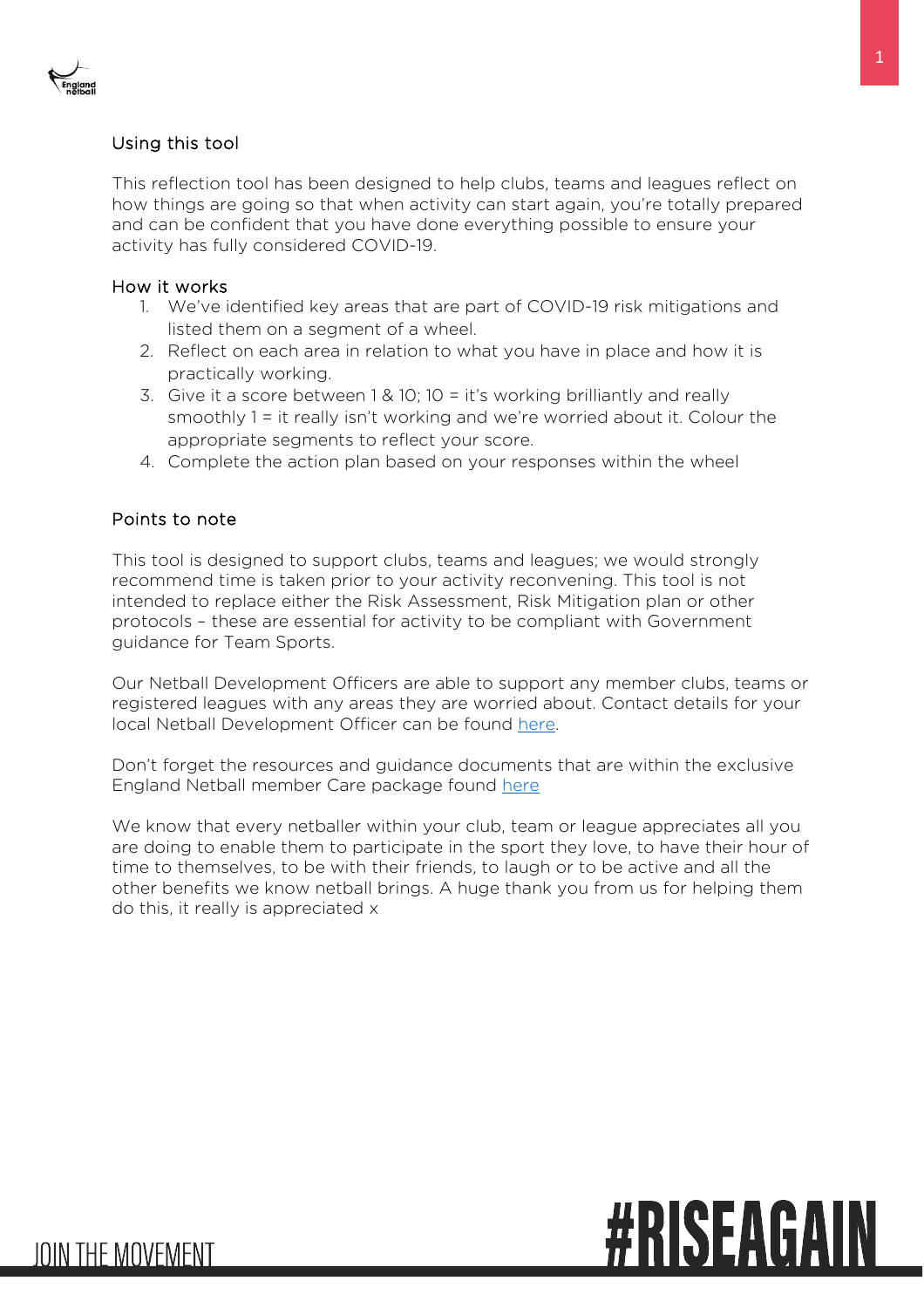



#### Any areas ranked 8+ - How will you maintain this when your activity restarts?

| Area | We'll maintain it being great by | Who is<br>responsible? |
|------|----------------------------------|------------------------|
|      |                                  |                        |
|      |                                  |                        |
|      |                                  |                        |
|      |                                  |                        |
|      |                                  |                        |
|      |                                  |                        |

Any areas ranked 5 – 8 – How will you slightly tweak things so they run more smoothly or are easier for volunteers to implement?

| Area | Amendments to our plans are | Who is<br>responsible? |
|------|-----------------------------|------------------------|
|      |                             |                        |
|      |                             |                        |
|      |                             |                        |
|      |                             |                        |
|      |                             |                        |
|      |                             |                        |
|      |                             |                        |

DON'T FORGET TO UPDATE YOUR RISK MITIGATION PLAN AND RISK ASSESSMENT DOCUMENTS AND SHARE WITH MEMBERS



#### **JOIN THE MOVEMENT**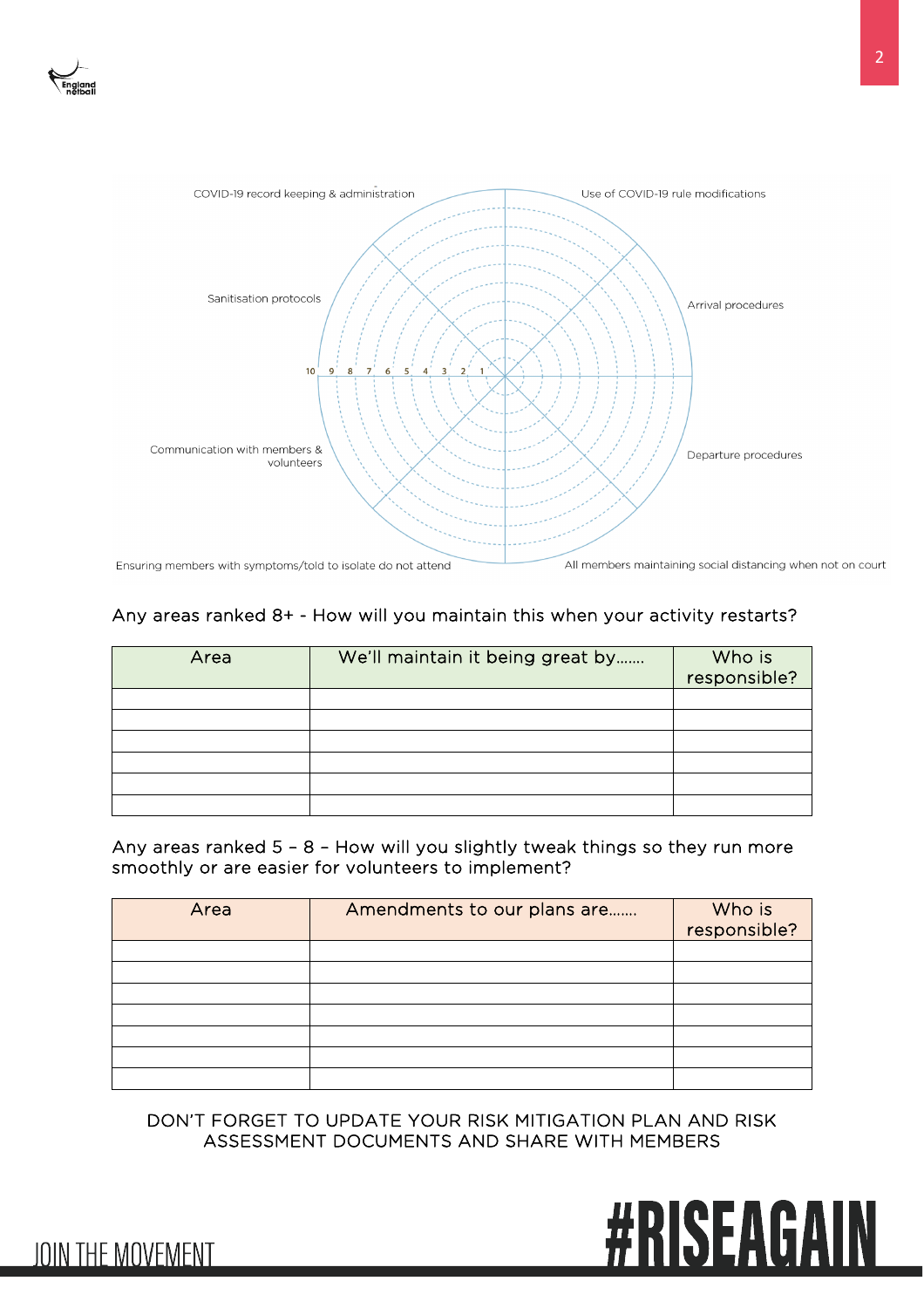

**JOIN THE MOVEMENT** 

Any areas ranked 0 – 4 – Have a think about what you could differently. Your local NDO may be able to help and other COVID Officers may also have some helpful tips and hints, #HereIfYouNeed

| Area | We will change the way we run this<br>by | Who is<br>responsible? |
|------|------------------------------------------|------------------------|
|      |                                          |                        |
|      |                                          |                        |
|      |                                          |                        |
|      |                                          |                        |
|      |                                          |                        |
|      |                                          |                        |
|      |                                          |                        |
|      |                                          |                        |

#### DON'T FORGET TO UPDATE YOUR RISK MITIGATION PLAN AND RISK ASSESSMENT DOCUMENTS AND SHARE WITH MEMBERS

#### An example of a completed reflection wheel

Please note, this is simply one example to demonstrate it's use, don't worry if your reflections are very different; the purpose of this exercise if to reflect on your provision, your confidence and how things are practically working for you and your members.